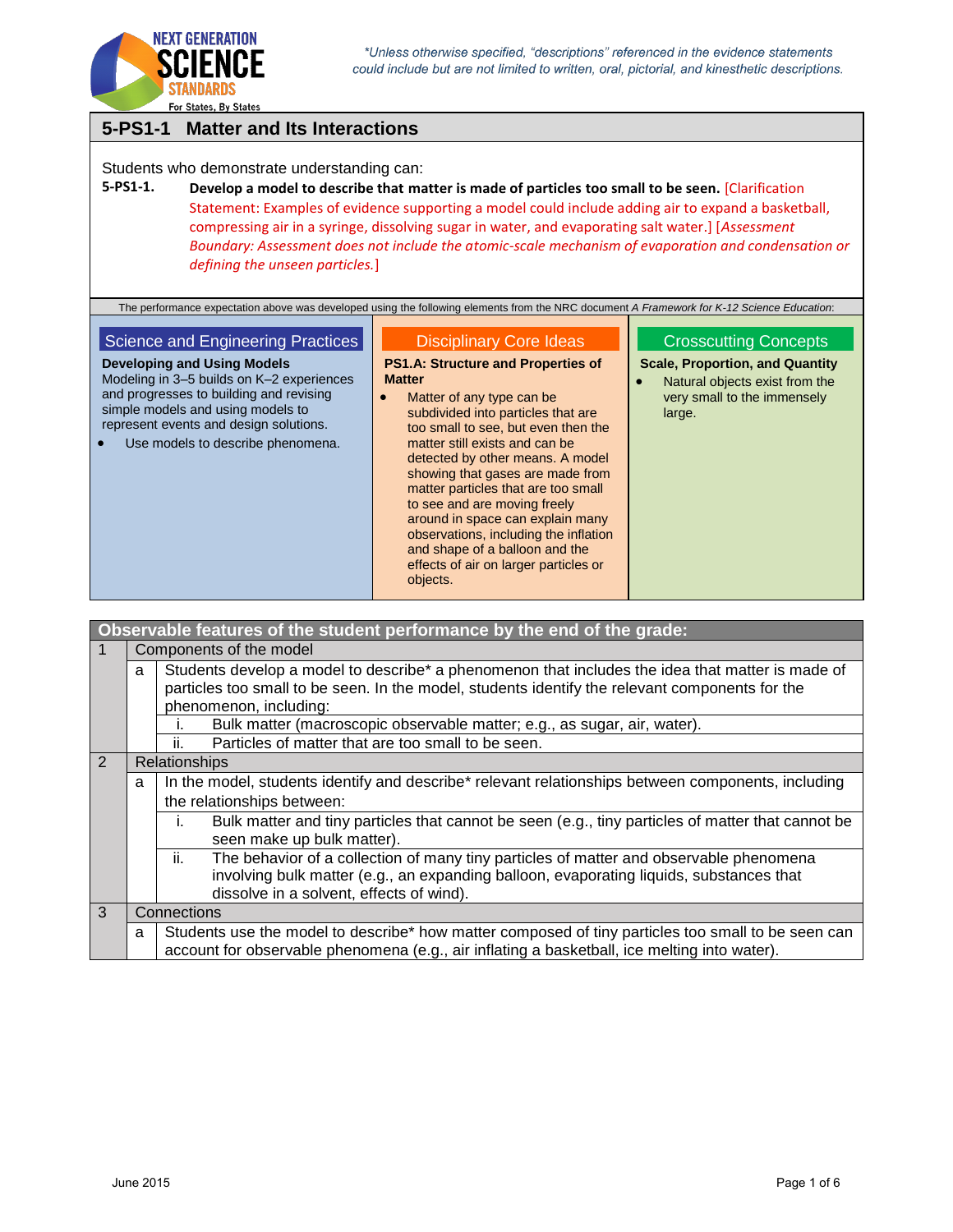# **5-PS1-2 Matter and Its Interactions**

Students who demonstrate understanding can:

**5-PS1-2. Measure and graph quantities to provide evidence that regardless of the type of change that occurs when heating, cooling, or mixing substances, the total weight of matter is conserved.** [Clarification Statement: Examples of reactions or changes could include phase changes, dissolving, and mixing that form new substances.] [*Assessment Boundary: Assessment does not include distinguishing mass and weight.*]

The performance expectation above was developed using the following elements from the NRC document *A Framework for K-12 Science Education*:

#### Science and Engineering Practices

#### **Using Mathematics and Computational Thinking**

Mathematical and computational thinking in 3– 5 builds on K–2 experiences and progresses to extending quantitative measurements to a variety of physical properties and using computation and mathematics to analyze data and compare alternative design solutions.

 Measure and graph quantities such as weight to address scientific and engineering questions and problems.

### Disciplinary Core Ideas

**PS1.A: Structure and Properties of Matter**

• The amount (weight) of matter is conserved when it changes form, even in transitions in which it seems to vanish.

**PS1.B: Chemical Reactions**

 No matter what reaction or change in properties occurs, the total weight of the substances does not change. (Boundary: Mass and weight are not distinguished at this grade level.)

#### Crosscutting Concepts

**Scale, Proportion, and Quantity**

 Standard units are used to measure and describe physical quantities such as weight, time, temperature, and volume.

- - - - - - - - - - - - - - - - - - - -

*Connections to Nature of Science*

**Scientific Knowledge Assumes an Order and Consistency in Natural Systems**

• Science assumes consistent patterns in natural systems.

|                                          | Observable features of the student performance by the end of the grade: |                                                                                                            |  |  |
|------------------------------------------|-------------------------------------------------------------------------|------------------------------------------------------------------------------------------------------------|--|--|
|                                          | Representation                                                          |                                                                                                            |  |  |
|                                          | a                                                                       | Students measure and graph the given quantities using standard units, including:                           |  |  |
|                                          |                                                                         | The weight of substances before they are heated, cooled, or mixed.                                         |  |  |
|                                          |                                                                         | ii.<br>The weight of substances, including any new substances produced by a reaction, after they           |  |  |
|                                          | are heated, cooled, or mixed.                                           |                                                                                                            |  |  |
| 2<br>Mathematical/computational analysis |                                                                         |                                                                                                            |  |  |
| a                                        |                                                                         | Students measure and/or calculate the difference between the total weight of the substances                |  |  |
|                                          |                                                                         | (using standard units) before and after they are heated, cooled, and/or mixed.                             |  |  |
|                                          | b                                                                       | Students describe* the changes in properties they observe during and/or after heating, cooling, or         |  |  |
| mixing substances.                       |                                                                         |                                                                                                            |  |  |
| $\mathsf{C}$                             |                                                                         | Students use their measurements and calculations to describe* that the total weights of the                |  |  |
|                                          |                                                                         | substances did not change, regardless of the reaction or changes in properties that were observed.         |  |  |
| d                                        |                                                                         | Students use measurements and descriptions <sup>*</sup> of weight, as well as the assumption of consistent |  |  |
|                                          |                                                                         | patterns in natural systems, to describe* evidence to address scientific questions about the               |  |  |
|                                          |                                                                         | conservation of the amount of matter, including the idea that the total weight of matter is conserved      |  |  |
|                                          |                                                                         | after heating, cooling, or mixing substances.                                                              |  |  |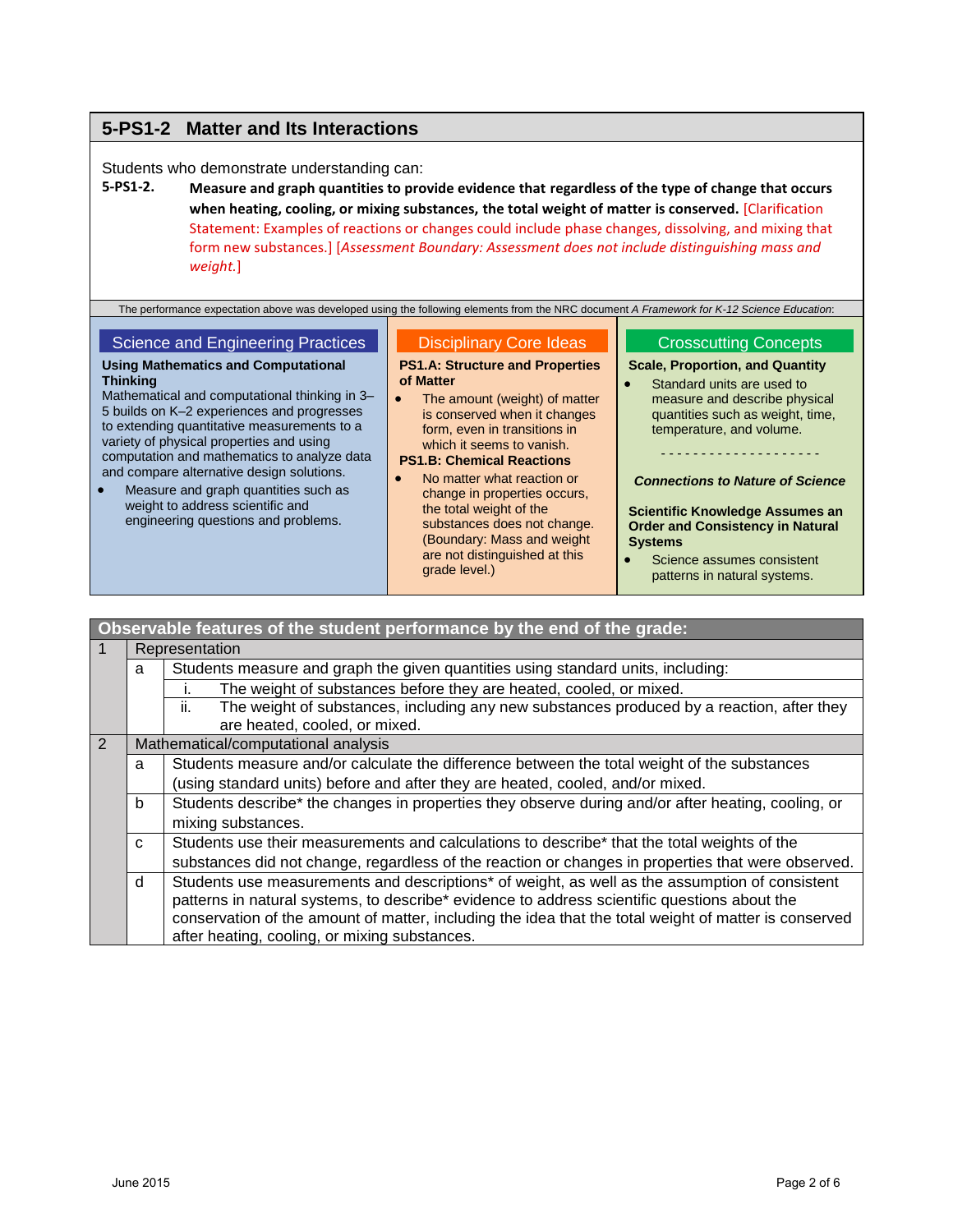## **5-PS1-3 Matter and Its Interactions**

Students who demonstrate understanding can:

**5-PS1-3. Make observations and measurements to identify materials based on their properties.** [Clarification Statement: Examples of materials to be identified could include baking soda and other powders, metals, minerals, and liquids. Examples of properties could include color, hardness, reflectivity, electrical conductivity, thermal conductivity, response to magnetic forces, and solubility; density is not intended as an identifiable property.] [*Assessment Boundary: Assessment does not include density or distinguishing mass and weight.*]

The performance expectation above was developed using the following elements from the NRC document *A Framework for K-12 Science Education*:

#### Science and Engineering Practices

**Planning and Carrying Out Investigations** Planning and carrying out investigations to answer questions or test solutions to problems in 3–5 builds on K–2 experiences and progresses to include investigations that control variables and provide evidence to support explanations or design solutions.

 Make observations and measurements to produce data to serve as the basis for evidence for an explanation of a phenomenon.

#### Disciplinary Core Ideas

**PS1.A: Structure and Properties of Matter**

 Measurements of a variety of properties can be used to identify materials. (Boundary: At this grade level, mass and weight are not distinguished, and no attempt is made to define the unseen particles or explain the atomicscale mechanism of evaporation and condensation.)

#### Crosscutting Concepts

**Scale, Proportion, and Quantity**

 Standard units are used to measure and describe physical quantities such as weight, time, temperature, and volume.

|                                                                                                         |                                                                      | Observable features of the student performance by the end of the grade:                              |  |
|---------------------------------------------------------------------------------------------------------|----------------------------------------------------------------------|------------------------------------------------------------------------------------------------------|--|
| $\mathbf 1$                                                                                             | Identifying the phenomenon under investigation                       |                                                                                                      |  |
|                                                                                                         | a                                                                    | From the given investigation plan, students identify the phenomenon under investigation, which       |  |
|                                                                                                         |                                                                      | includes the observable and measurable properties of materials.                                      |  |
| Students identify the purpose of the investigation, which includes collecting data to serve as the<br>b |                                                                      |                                                                                                      |  |
|                                                                                                         |                                                                      | basis for evidence for an explanation about the idea that materials can be identified based on their |  |
|                                                                                                         |                                                                      | observable and measurable properties.                                                                |  |
| 2                                                                                                       | Identifying the evidence to address the purpose of the investigation |                                                                                                      |  |
| From the given investigation plan, students describe* the evidence from data (e.g., qualitative<br>a    |                                                                      |                                                                                                      |  |
| observations and measurements) that will be collected, including:                                       |                                                                      |                                                                                                      |  |
| j.                                                                                                      |                                                                      | Properties of materials that can be used to identify those materials (e.g., color, hardness,         |  |
|                                                                                                         |                                                                      | reflectivity, electrical conductivity, thermal conductivity, response to magnetic forces, and        |  |
|                                                                                                         | solubility).                                                         |                                                                                                      |  |
|                                                                                                         | b                                                                    | Students describe* how the observations and measurements will provide the data necessary to          |  |
|                                                                                                         |                                                                      | address the purpose of the investigation.                                                            |  |
|                                                                                                         | 3<br>Planning the investigation                                      |                                                                                                      |  |
| From the given plan investigation plan, students describe* how the data will be collected.<br>a         |                                                                      |                                                                                                      |  |
|                                                                                                         |                                                                      | Examples could include:                                                                              |  |
|                                                                                                         |                                                                      | Quantitative measures of properties, in standard units (e.g., grams, liters).<br>j.                  |  |
|                                                                                                         |                                                                      | Observations of properties such as color, conductivity, and reflectivity.<br>ii.                     |  |
|                                                                                                         |                                                                      | iii.<br>Determination of conductors vs. nonconductors and magnetic vs. nonmagnetic materials.        |  |
|                                                                                                         | b                                                                    | Students describe* how the observations and measurements they make will allow them to identify       |  |
|                                                                                                         |                                                                      | materials based on their properties.                                                                 |  |
| $\overline{4}$                                                                                          |                                                                      | Collecting the data                                                                                  |  |
|                                                                                                         | a                                                                    | Students collect and record data, according to the given investigation plan.                         |  |
|                                                                                                         |                                                                      |                                                                                                      |  |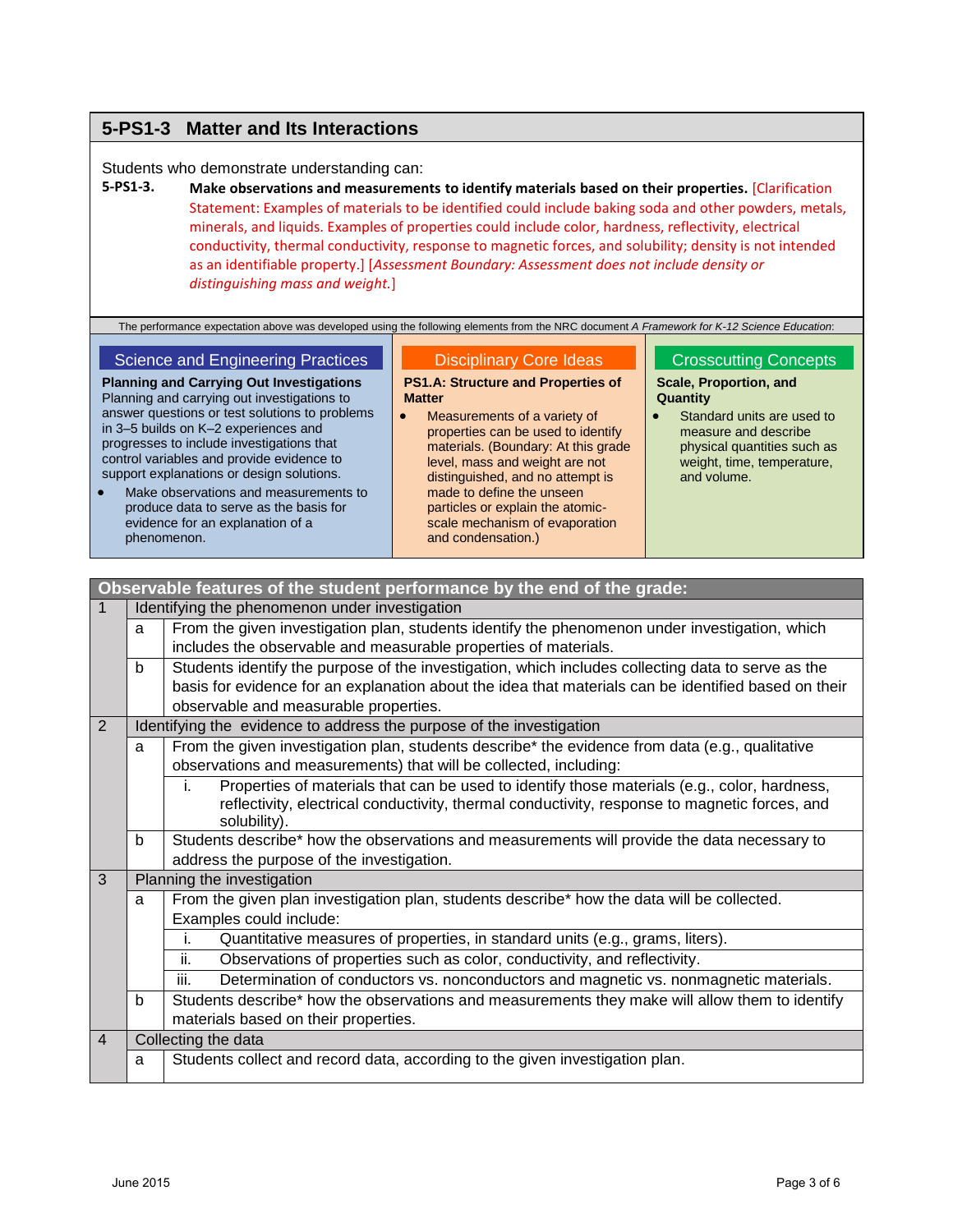# **5-PS1-4 Matter and Its Interactions**

Students who demonstrate understanding can:

### **5-PS1-4. Conduct an investigation to determine whether the mixing of two or more substances results in new substances.**

| The performance expectation above was developed using the following elements from the NRC document A Framework for K-12 Science Education:                                                                                                                                                                                                                                                                                                                                                                                                                               |                                                                                                                                                                                                       |                                                                                                                                                         |
|--------------------------------------------------------------------------------------------------------------------------------------------------------------------------------------------------------------------------------------------------------------------------------------------------------------------------------------------------------------------------------------------------------------------------------------------------------------------------------------------------------------------------------------------------------------------------|-------------------------------------------------------------------------------------------------------------------------------------------------------------------------------------------------------|---------------------------------------------------------------------------------------------------------------------------------------------------------|
| Science and Engineering Practices<br><b>Planning and Carrying Out Investigations</b><br>Planning and carrying out investigations to<br>answer questions or test solutions to problems<br>in 3-5 builds on K-2 experiences and<br>progresses to include investigations that control<br>variables and provide evidence to support<br>explanations or design solutions.<br>Conduct an investigation collaboratively to<br>produce data to serve as the basis for<br>evidence, using fair tests in which variables<br>are controlled and the number of trials<br>considered. | <b>Disciplinary Core Ideas</b><br><b>PS1.B: Chemical Reactions</b><br>When two or more different<br>$\bullet$<br>substances are mixed, a new<br>substance with different properties<br>may be formed. | <b>Crosscutting Concepts</b><br><b>Cause and Effect</b><br>Cause and effect<br>relationships are routinely<br>identified and used to<br>explain change. |

|                |                                                                                                     | Observable features of the student performance by the end of the grade:                                                                                                                                                 |  |  |
|----------------|-----------------------------------------------------------------------------------------------------|-------------------------------------------------------------------------------------------------------------------------------------------------------------------------------------------------------------------------|--|--|
| $\mathbf{1}$   |                                                                                                     | Identifying the phenomenon under investigation                                                                                                                                                                          |  |  |
| a              |                                                                                                     | From the given investigation plan, students describe* the phenomenon under investigation, which                                                                                                                         |  |  |
|                |                                                                                                     | includes the mixing of two or more substances.                                                                                                                                                                          |  |  |
|                | b                                                                                                   | Students identify the purpose of the investigation, which includes providing evidence for whether<br>new substances are formed by mixing two or more substances, based on the properties of the<br>resulting substance. |  |  |
| 2              |                                                                                                     | Identifying the evidence to address the purpose of the investigation                                                                                                                                                    |  |  |
|                | a                                                                                                   | From the given investigation plan, students describe* the evidence from data that will be collected,                                                                                                                    |  |  |
| including:     |                                                                                                     |                                                                                                                                                                                                                         |  |  |
|                |                                                                                                     | Quantitative (e.g., weight) and qualitative properties (e.g., state of matter, color, texture,<br>i.                                                                                                                    |  |  |
|                |                                                                                                     | odor) of the substances to be mixed.                                                                                                                                                                                    |  |  |
|                |                                                                                                     | ii.<br>Quantitative and qualitative properties of the resulting substances.                                                                                                                                             |  |  |
|                | b                                                                                                   | Students describe* how the collected data can serve as evidence for whether the mixing of the two                                                                                                                       |  |  |
|                |                                                                                                     | or more tested substances results in one or more new substances.                                                                                                                                                        |  |  |
| 3              |                                                                                                     | Planning the investigation                                                                                                                                                                                              |  |  |
|                | a                                                                                                   | From the given investigation plan, students describe* how the data will be collected, including:                                                                                                                        |  |  |
| i.             |                                                                                                     | How quantitative and qualitative properties of the two or more substances to be mixed will                                                                                                                              |  |  |
|                |                                                                                                     | be determined and measured.                                                                                                                                                                                             |  |  |
|                | ii.<br>How quantitative and qualitative properties of the substances that resulted from the mixture |                                                                                                                                                                                                                         |  |  |
|                |                                                                                                     | of the two or more substances will be determined and measured.                                                                                                                                                          |  |  |
|                |                                                                                                     | iii.<br>Number of trials for the investigation.                                                                                                                                                                         |  |  |
|                |                                                                                                     | How variables will be controlled to ensure a fair test (e.g., the temperature at which the<br>iv.                                                                                                                       |  |  |
|                |                                                                                                     | substances are mixed, the number of substances mixed together in each trial).                                                                                                                                           |  |  |
| $\overline{4}$ |                                                                                                     | Collecting the data                                                                                                                                                                                                     |  |  |
|                | a                                                                                                   | According to the investigation plan, students collaboratively collect and record data, including data                                                                                                                   |  |  |
|                |                                                                                                     | about the substances before and after mixing.                                                                                                                                                                           |  |  |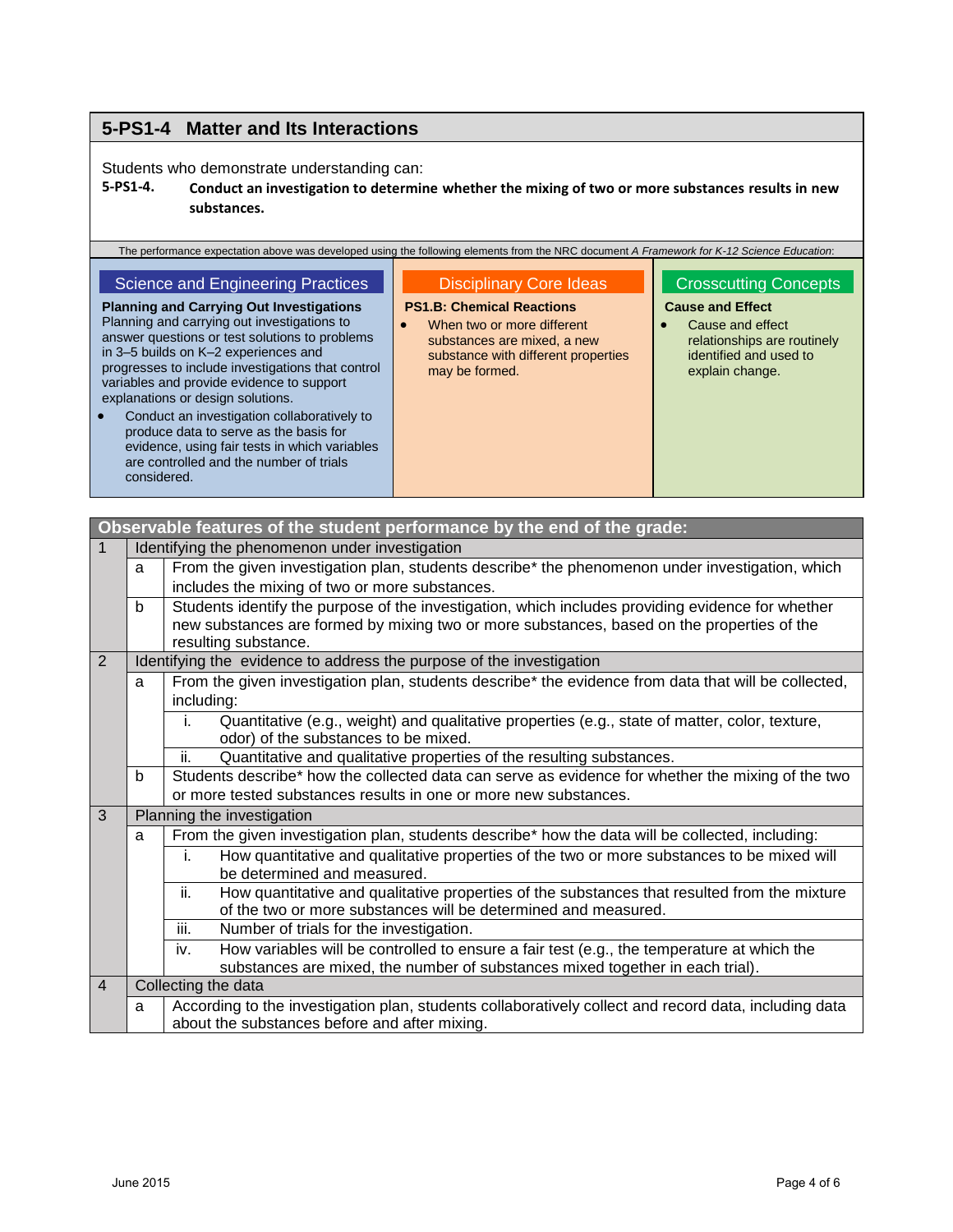# **5-PS2-1 Motion and Stability: Forces and Interaction**

Students who demonstrate understanding can:

### **5-PS2-1. Support an argument that the gravitational force exerted by Earth on objects is directed down.** [Clarification Statement: "Down" is a local description of the direction that points toward the center of the spherical Earth.] [*Assessment Boundary: Assessment does not include mathematical representation of gravitational force.*]

The performance expectation above was developed using the following elements from the NRC document *A Framework for K-12 Science Education*:

#### Science and Engineering Practices

**Engaging in Argument from Evidence** Engaging in argument from evidence in 3–5

#### Disciplinary Core Ideas

#### **PS2.B: Types of Interactions**

• The gravitational force of Earth acting on an object near Earth's surface pulls that object toward the planet's center.

### Crosscutting Concepts

#### **Cause and Effect**

• Cause and effect relationships are routinely identified and used to explain change.

builds on K–2 experiences and progresses to critiquing the scientific explanations or solutions proposed by peers by citing relevant evidence about the natural and designed world(s).

 Support an argument with evidence, data, or a model.

|                | Observable features of the student performance by the end of the grade: |                                                                                                                                                                            |  |  |
|----------------|-------------------------------------------------------------------------|----------------------------------------------------------------------------------------------------------------------------------------------------------------------------|--|--|
| 1              |                                                                         | Supported claims                                                                                                                                                           |  |  |
|                | a                                                                       | Students identify a given claim to be supported about a phenomenon. The claim includes the idea                                                                            |  |  |
|                |                                                                         | that the gravitational force exerted by Earth on objects is directed down toward the center of Earth.                                                                      |  |  |
| 2              |                                                                         | Identifying scientific evidence                                                                                                                                            |  |  |
|                | a                                                                       | Students identify and describe* the given evidence, data, and/or models that support the claim,                                                                            |  |  |
|                |                                                                         | including:                                                                                                                                                                 |  |  |
|                |                                                                         | Multiple lines of evidence that indicate that the Earth's shape is spherical (e.g., observation<br>i.                                                                      |  |  |
|                |                                                                         | of ships sailing beyond the horizon, the shape of the Earth's shadow on the moon during an                                                                                 |  |  |
|                |                                                                         | eclipse, the changing height of the North Star above the horizon as people travel north and                                                                                |  |  |
|                |                                                                         | south).<br>ii.                                                                                                                                                             |  |  |
|                |                                                                         | That objects dropped appear to fall straight down.<br>iii.<br>That people live all around the spherical Earth, and they all observe that objects appear to                 |  |  |
|                |                                                                         | fall straight down.                                                                                                                                                        |  |  |
| 3              |                                                                         | Evaluation and critique                                                                                                                                                    |  |  |
|                | a                                                                       | Students evaluate the evidence to determine whether it is sufficient and relevant to supporting the                                                                        |  |  |
|                | claim.                                                                  |                                                                                                                                                                            |  |  |
|                | b                                                                       | Students describe* whether any additional evidence is needed to support the claim.                                                                                         |  |  |
| $\overline{4}$ |                                                                         |                                                                                                                                                                            |  |  |
|                |                                                                         | Reasoning and synthesis                                                                                                                                                    |  |  |
|                | a                                                                       | Students use reasoning to connect the relevant and appropriate evidence to support the claim with<br>argumentation. Students describe* a chain of reasoning that includes: |  |  |
|                |                                                                         | If Earth is spherical, and all observers see objects near them falling directly "down" to the<br>i.                                                                        |  |  |
|                |                                                                         | Earth's surface, then all observers would agree that objects fall toward the Earth's center.                                                                               |  |  |
|                |                                                                         | ii.<br>Since an object that is initially stationary when held moves downward when it is released,                                                                          |  |  |
|                |                                                                         | there must be a force (gravity) acting on the object that pulls the object toward the center of                                                                            |  |  |
|                |                                                                         | Earth.                                                                                                                                                                     |  |  |
|                |                                                                         |                                                                                                                                                                            |  |  |